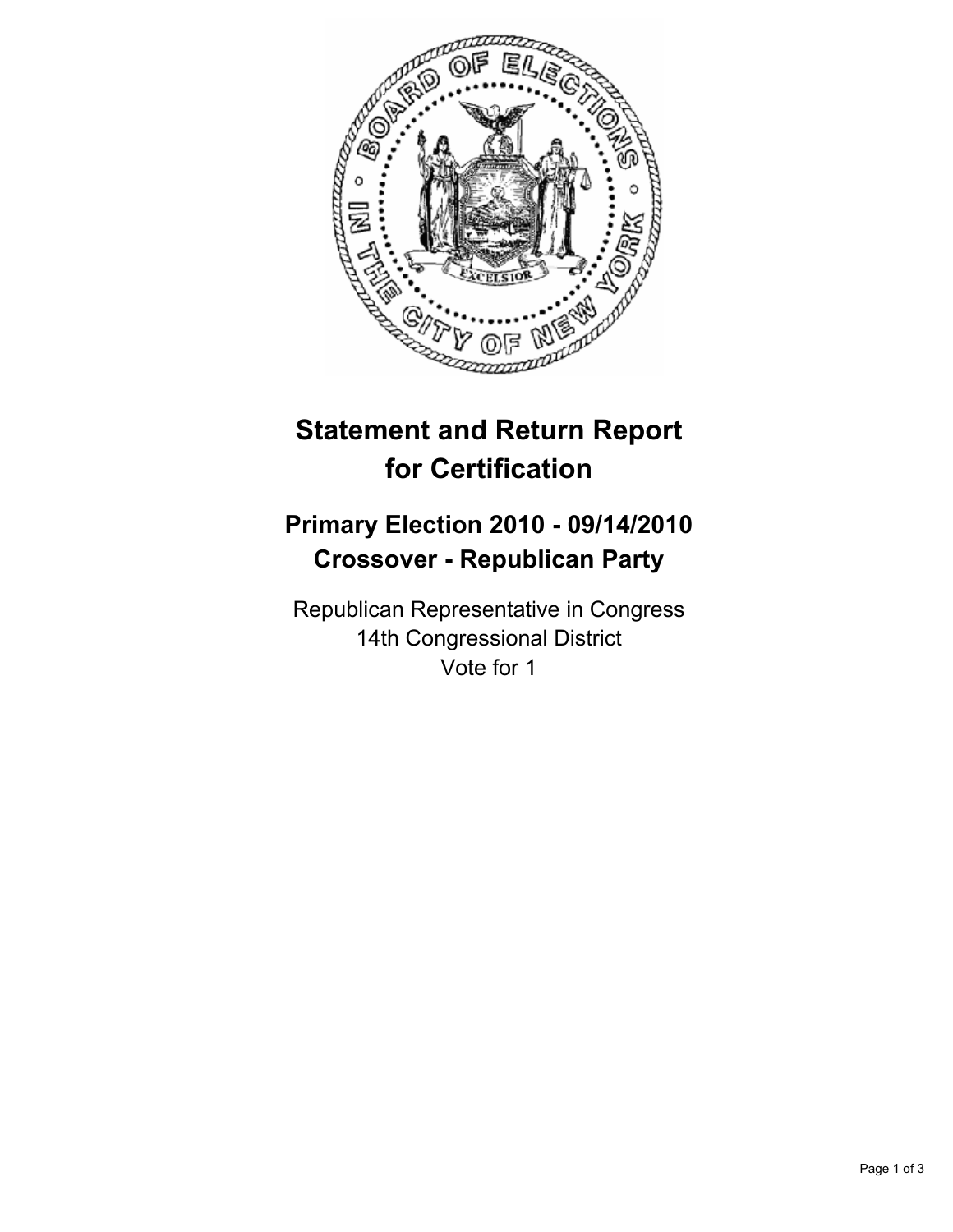

## **New York County**

| <b>PUBLIC COUNTER</b>          | 5,780          |
|--------------------------------|----------------|
| <b>EMERGENCY</b>               | 0              |
| <b>ABSENTEE/MILITARY</b>       | 199            |
| <b>FFDFRAL</b>                 | 99             |
| <b>AFFIDAVIT</b>               | 103            |
| <b>ROGER S BLANK</b>           | 573            |
| DAVID RYAN BRUMBERG            | 3,681          |
| DINO L LAVERGHETTA             | 1,488          |
| AMY STEVENS (WRITE-IN)         | 1              |
| ANTHONY MELE (WRITE-IN)        | $\overline{2}$ |
| CANDIDATO ANOTADO (WRITE-IN)   | 1              |
| CAROLYN MALONEY (WRITE-IN)     | $\overline{2}$ |
| ED KOCL (WRITE-IN)             | 1              |
| <b>GREGG LANDOW (WRITE-IN)</b> | 1              |
| J JERK (WRITE-IN)              | 1              |
| LAURENCE KOOPER (WRITE-IN)     | 1              |
| NO NAME (WRITE-IN)             | 20             |
| NONE OF THE ABOVE (WRITE-IN)   | 1              |
| ROSHNA SQUIJANI (WRITE-IN)     | 1              |
| <b>Total Votes</b>             | 5,774          |

#### **Queens County**

| <b>Total Votes</b>  | 799 |
|---------------------|-----|
| DINO L LAVERGHETTA  | 266 |
| DAVID RYAN BRUMBERG | 426 |
| ROGER S BLANK       | 107 |
| <b>AFFIDAVIT</b>    | 8   |
| <b>FEDERAL</b>      | 9   |
| ABSENTEE/MILITARY   | 32  |
| <b>EMERGENCY</b>    | 0   |
| PUBLIC COUNTER      | 815 |